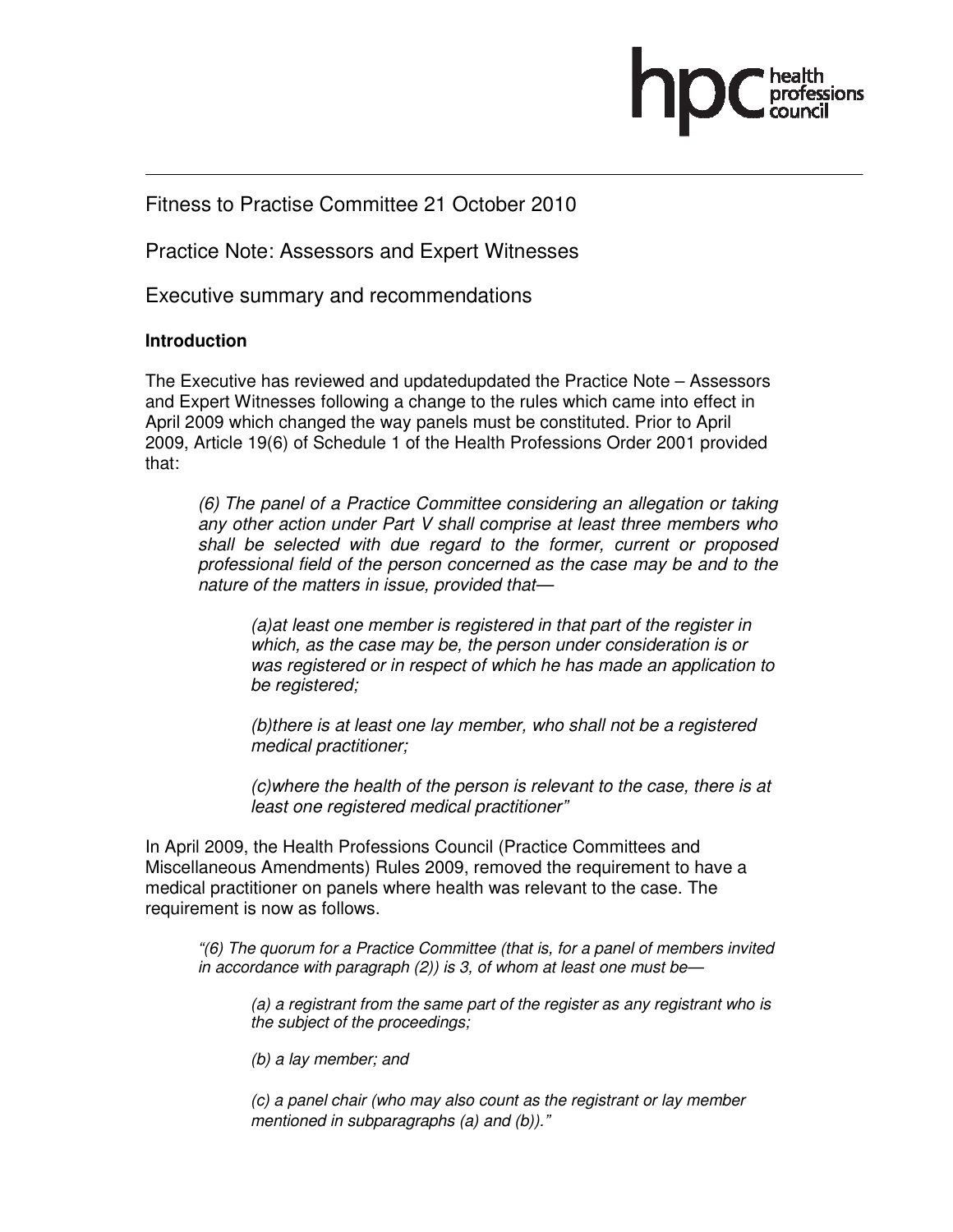Following the removal of medical practitioners from panels, medical assessors will be used in cases where health is a factor in a case. As a result of the changes outlined above, it has been necessary to review the practice note. The revisions make the approach to the appointment of registrant and medical assessors more flexible whilst maintaining fairness and transparency.

# **Decision**

The Committee is asked to discuss the practice note and recommend that the Council approve the Practice Note – Assessors and Expert Witnesses.

#### **Background information**

All practice notes are placed on the HPC website and provided to stakeholders where required. Reference to the appropriate practice notes is provided in standard correspondence. A policy for the appointment of registrant assessors was approved by Council in May 2010.

#### **Resource implications**

None

# **Financial implications**

None

#### **Appendices**

Practice Note- Assessors and Expert Witnesses

#### **Date of paper**

4 October 2010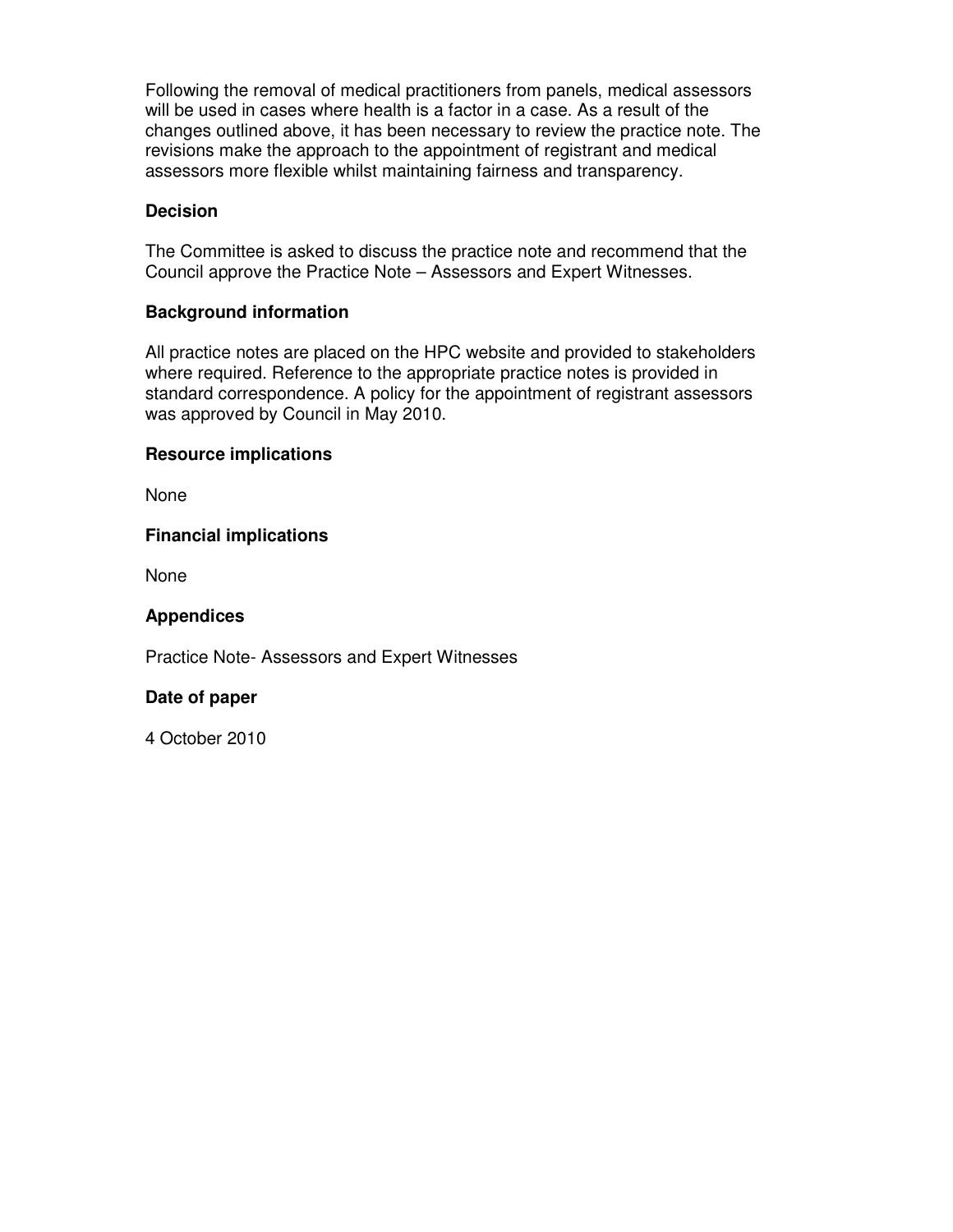

# **PRACTICE NOTE**

# **Assessors and Expert Witnesses**

This Practice Note has been issued by the Council for the guidance of Practice Committee Panels and to assist those appearing before them.

# **Introduction**

The rules on the admissibility of evidence before Practice Committee Panels are those which apply in civil proceedings in the part of the United Kingdom in which the Panel is conducting a hearing. Consequently, as in any other civil proceedings, Panels have the discretion to admit opinion evidence which is given by expert witnesses.

In addition, Articles 35 and 36 of the Health Professions Order 2001<sup>1</sup> (the Order) enable the HPC to appoint **medical assessors**<sup>2</sup> to give advice on matters within their professional competence and **registrant assessors**<sup>3</sup> to give advice on matters of professional practice arising in connection with cases being considered by Panels.

The role of those assessors is set out in the Health Professions Council (Functions of Assessors) Rules  $2003<sup>4</sup>$  Those rules also refer to the appointment of **legal assessors**. However, the appointment of legal assessors is not discretionary. A legal assessor must be present at all Panel hearings.

# **Assessors**

A Panel may request the appointment of a medical assessor or registrant assessor in respect of any case which has been referred to it for hearing following a decision that there is a 'case to answer<sup>5</sup> it is considering. The decision as to whether an assessor is required in a particular case is a matter for the Panel alone. However, it is open to the parties to request that an assessor be appointed. Such a request must made in writing to the Panel setting out the issues on which the party concerned believes the Panel will need the assistance of an assessor.

.

<sup>1</sup> SI 2002/254

<sup>2</sup> medical assessors are appointed from among suitably qualified registered medical practitioners

<sup>3</sup> registrant assessors are appointed from among suitably qualified members of the professions which the HPC regulates 4

SI 2003/1577

<sup>5</sup> Assessors are sometimes asked to give advice to the Investigating Committee at the 'case to answer' stage. In that event the registrant concerned is provided with, and given an opportunity to comment upon, the advice before it is considered by the Investigating Committee.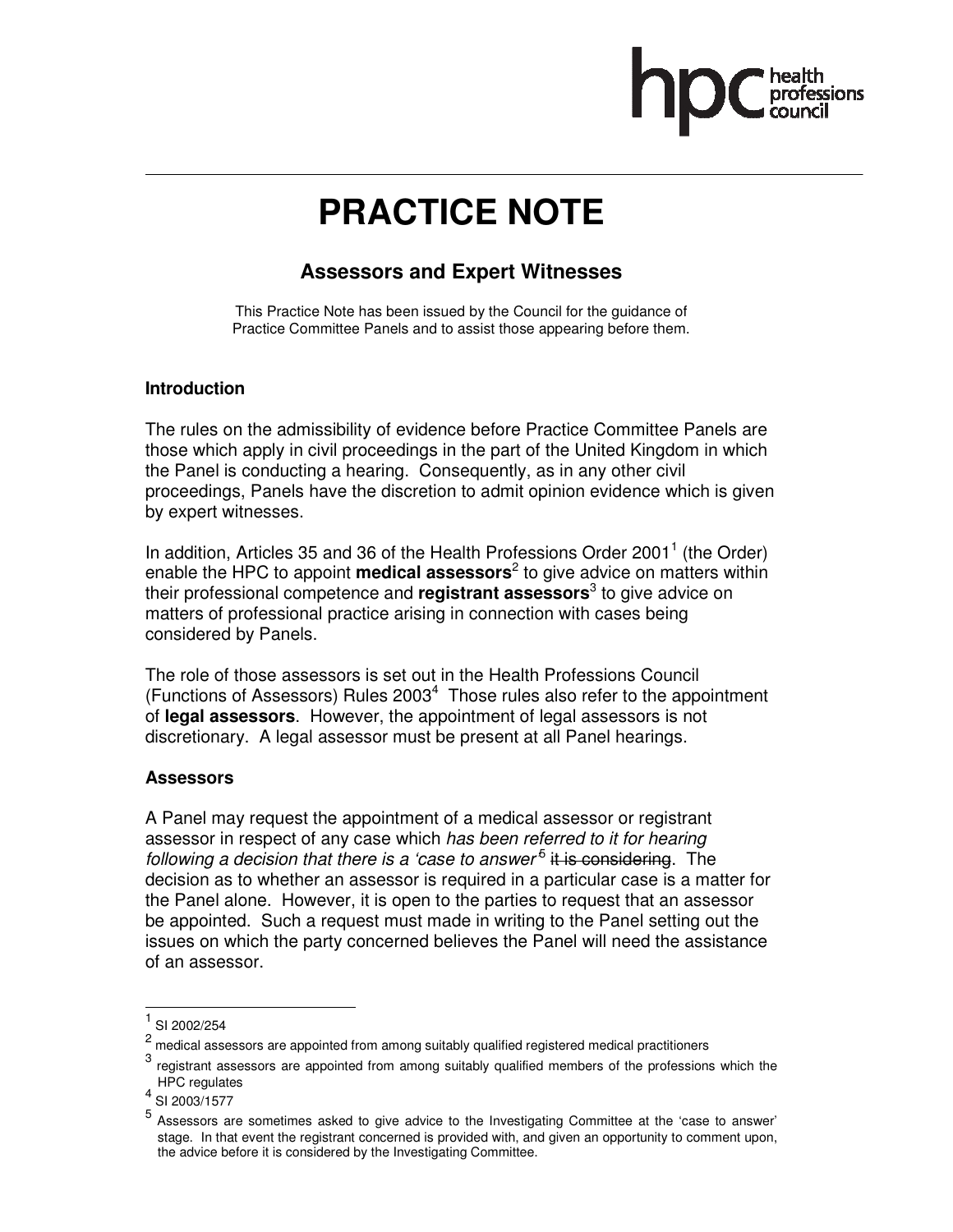Where a Panel proposes that an assessor be appointed it will, not less than 28 days before an appointment is made, notify the parties in writing of the name of the proposed assessor, of the matter in respect of which the assistance of the assessor will be sought and of the qualifications of the assessor to give that assistance.

A party that wishes to object to the appointment of an assessor or in respect of the assessor's qualification must do so in writing and the objection must be received by the Panel not more than 14 days after the Panel's notice was issued. Any objections should be taken into account by the Panel in deciding whether the appointment is to be confirmed.

Assessors' reports should be prepared in a similar format to an Experts' report (see below) $6$  and must contain a copy of the instructions given to the assessor by the Panel in preparing that report. Any report prepared by an assessor must be sent to each of the parties not less than 14 days before the hearing.

Assessors should normally be present at the hearing and may participate in the proceedings as directed by the Panel, in accordance with the Health Professions Council (Functions of Assessors) Rules 2003. However, an assessor should not appear as a witness to give oral evidence or be open to cross-examination.

# **Expert witnesses**

Whether expert evidence of any kind is required is a matter within the discretion of the Panel. Consequently, the consent of the Panel is always required either to call an expert or to put an expert's report in evidence.

Panels should only give consent where they are satisfied that expert evidence will assist then to deal with the case and should limit the use of oral expert evidence to that which is reasonably required. Wherever possible, Panels should direct that matters requiring expert evidence are to be dealt with in a single or joint expert report.

Where a Panel has directed that evidence is to be given by one expert but a number of disciplines involved, a leading expert in the dominant discipline should be identified as the single expert. That expert should prepare the general part of the report and be responsible for annexing or incorporating the contents of any reports from experts in other disciplines.

# **The expert's role**

 $\overline{a}$ 

The paramount duty of any expert is to assist the Panel on matters within the expert's own expertise. This duty overrides any obligation to the party that instructs or pays the expert. Expert evidence should be the independent product of the expert. Experts should consider all material facts, including those which might detract from their opinion and should provide objective, unbiased opinion on matters within their expertise.

An expert should make it clear:

<sup>6</sup> and should also include the statement of truth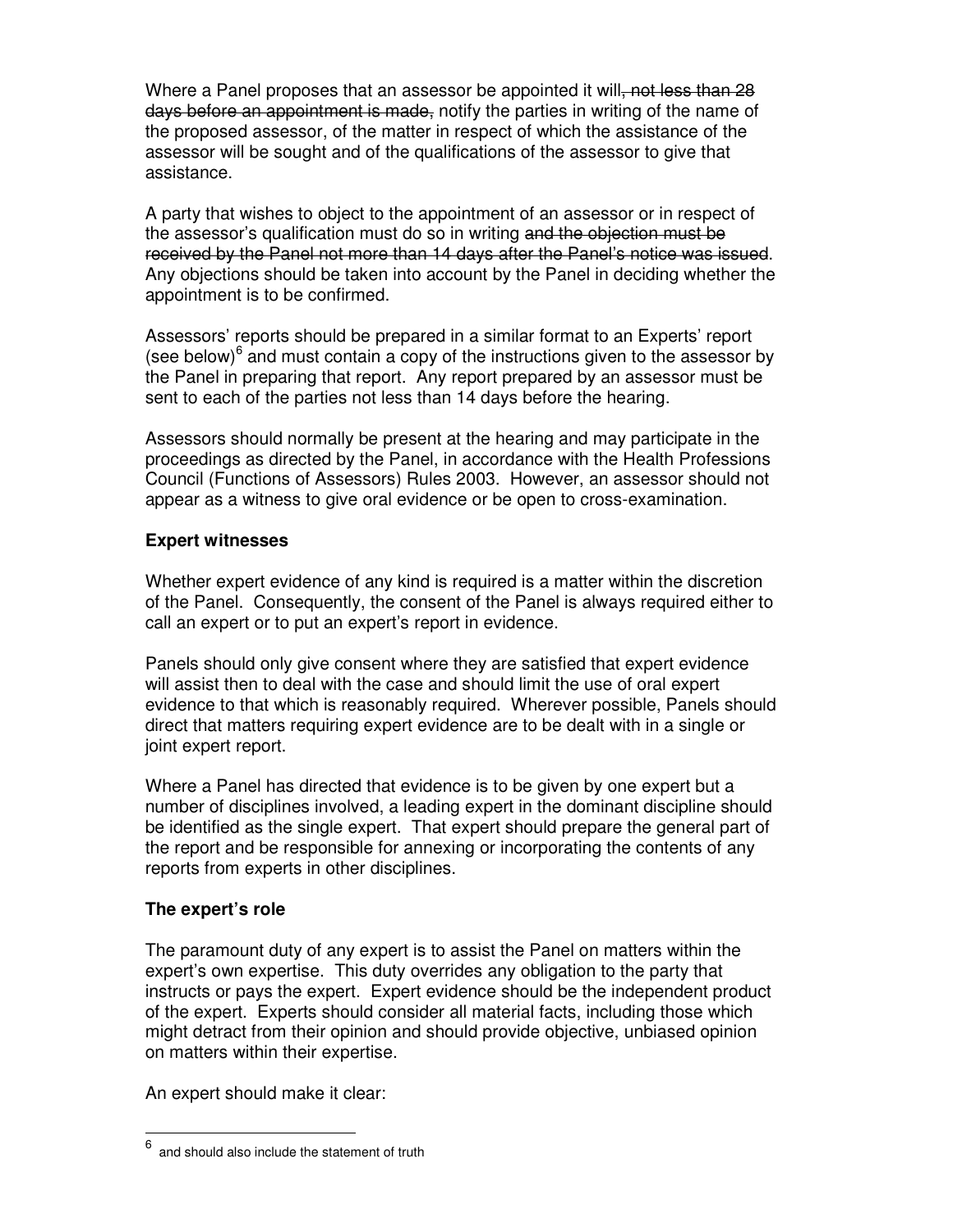- when a question or issue falls outside the expert's expertise; and
- when the expert is not able to reach a definite opinion, for example because of a lack of information.

# **Experts' reports**

Experts' reports should be addressed to the Panel, not to the party who instructed the expert. An expert's report must:

- set out details of the expert's qualifications;
- provide details of any literature or other material which the expert has relied on in preparing the report;
- contain a statement setting out the substance of all facts and instructions given to the expert which are material to the opinions expressed in the report or upon which those opinions are based;
- make clear which of the facts stated in the report are within the expert's own knowledge;
- identify any person who carried out any examination, measurement, test or experiment used by the expert for the report, the qualifications of that person, and whether the task was carried out under the expert's supervision; and
- where there is a range of opinion on the matters dealt with in the report, summarise the range of opinion.

An expert's report must be supported by a Declaration and Statement of Truth in the form set out in the Annex to this Practice Note.

# **Instructions**

The instructions given to an expert are not protected by privilege, but an expert may not be cross-examined on those instructions without the consent of the Panel. Consent should usually only be given if there are reasonable grounds for considering that the statement in the report of the substance of those instructions is inaccurate or incomplete.

# **Questions To experts**

Questions asked for the purpose of clarifying the expert's report should be put to the expert in writing no later than 28 days after the expert's report is provided to the parties.

Where a party sends a written question or questions direct to an expert, a copy of the questions should, at the same time, be sent to the other parties and the Panel. The party instructing the expert must pay any fees charged by that expert for answering those questions.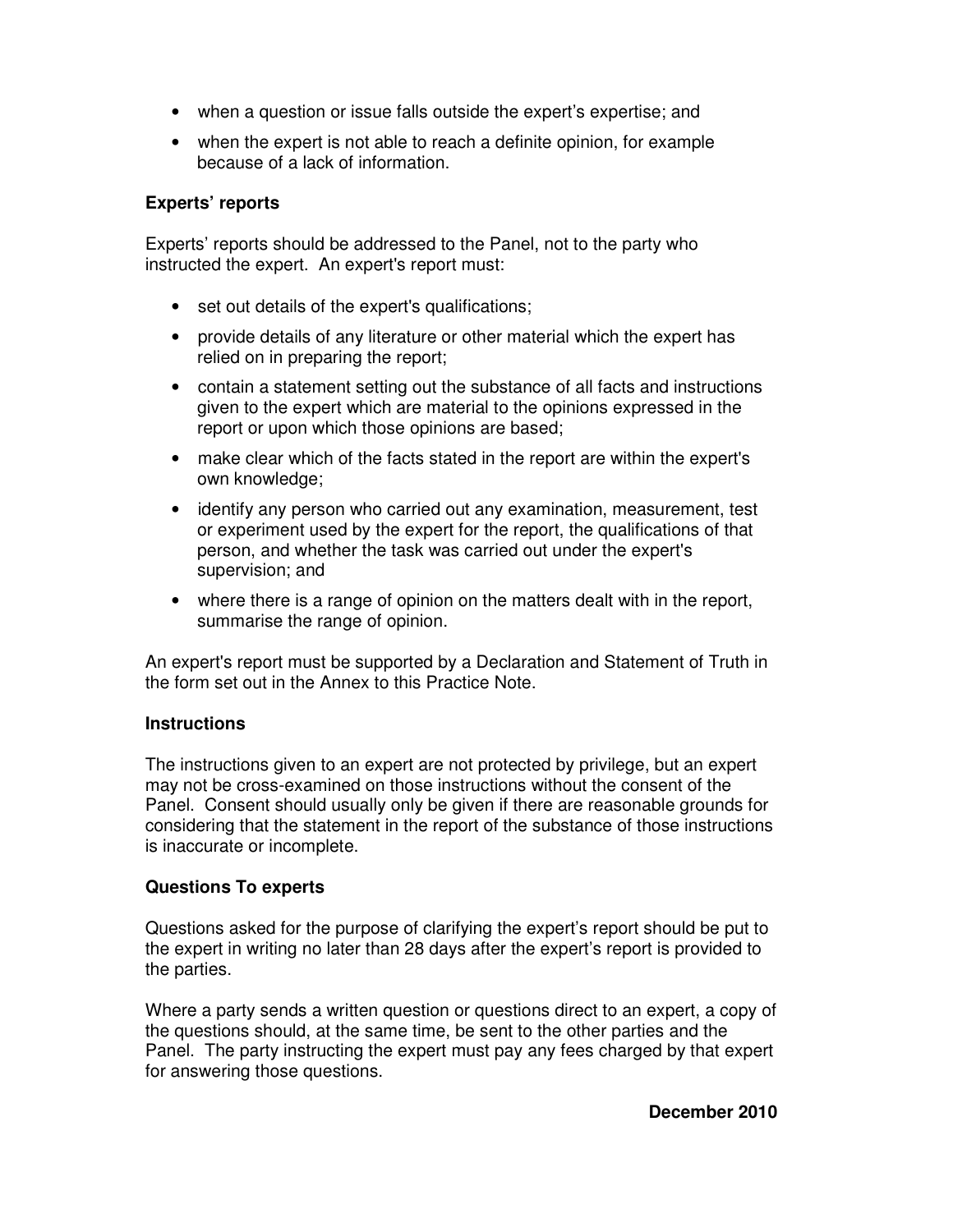# **ANNEX**

# **Declaration and Statement of Truth**

I [insert full name of expert ] DECLARE THAT:

- 1. I understand that my duty in providing written reports and giving evidence is to help the Panel, and that this duty overrides any obligation to the party by whom I am engaged or the person who has paid or is liable to pay me. I confirm that I have complied and will continue to comply with my duty.
- 2. I confirm that I have not entered into any arrangement where the amount or payment of my fees is in any way dependent on the outcome of the case.
- 3. I know of no conflict of interest of any kind, other than any which I have disclosed in my report.
- 4. I do not consider that any interest which I have disclosed affects my suitability as an expert witness on any issues on which I have given evidence.
- 5. I will advise the party by whom I am instructed if, between the date of my report and the hearing, there is any change in circumstances which affect my answers to points 3 and 4 above.
- 6. I have shown the sources of all information I have used.
- 7. I have exercised reasonable care and skill in order to be accurate and complete in preparing this report.
- 8. I have endeavoured to include in my report those matters, of which I have knowledge or of which I have been made aware, that might adversely affect the validity of my opinion. I have clearly stated any qualifications to my opinion.
- 9. I have not, without forming an independent view, included or excluded anything which has been suggested to me by others, including those instructing me.
- 10. I will notify those instructing me immediately and confirm in writing if, for any reason, my existing report requires any correction or qualification.
- 11. I understand that:
	- (1) my report will form the evidence to be given under oath or affirmation;
	- (2) questions may be put to me in writing for the purposes of clarifying my report and that my answers shall be treated as part of my report and covered by my statement of truth;